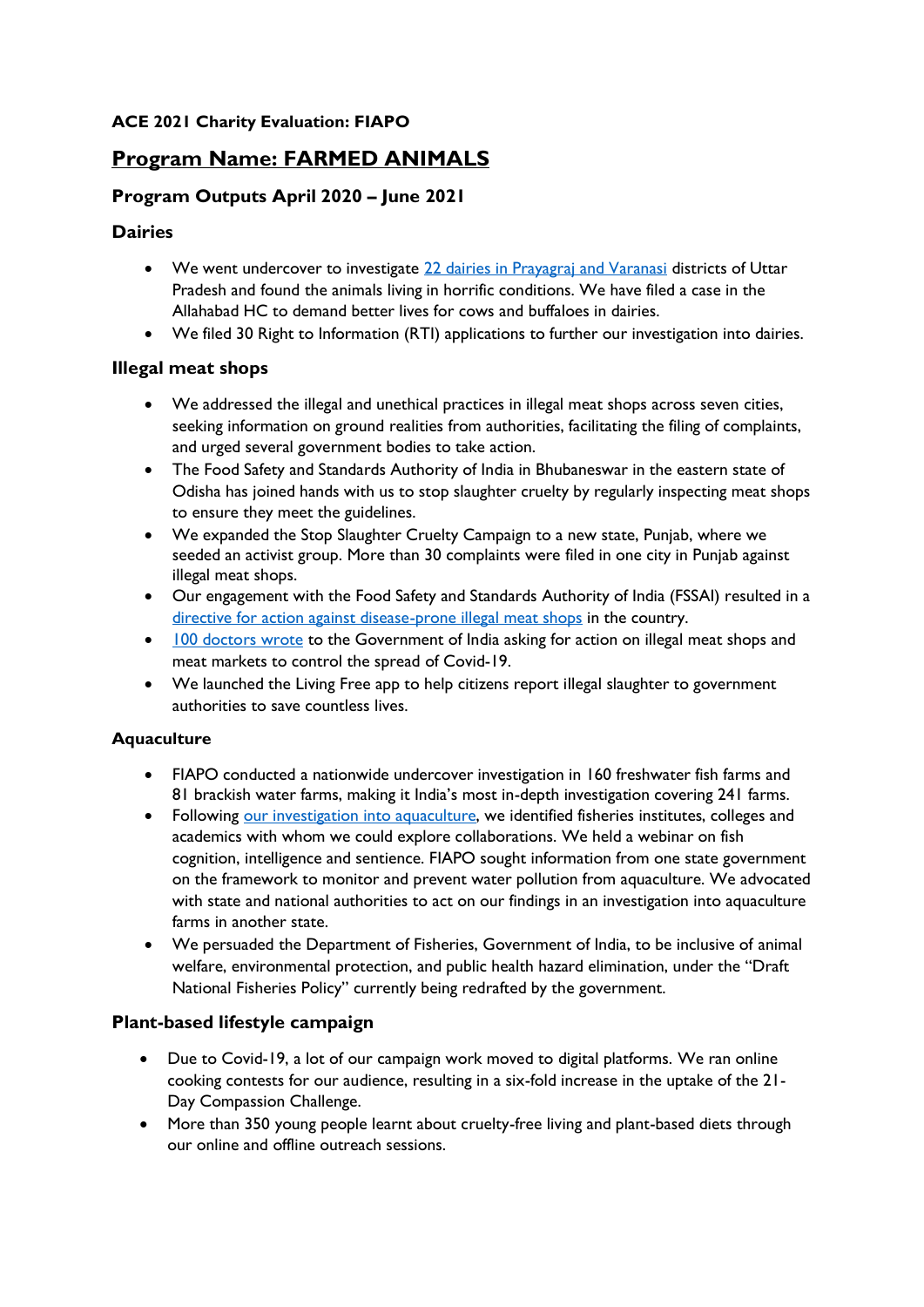• In the period from April 2020 to March 2021, our digital efforts reached 33 million people, persuading them to adopt an animal-friendly lifestyle.

## **Policy advocacy for farmed animals**

- We engaged with 74 Members of Parliament (MPs) to play the role of an influencer in pushing our policy asks at the bureaucratic level, in addition to local Members of Legislative Assembly (MLAs) in the states and constituencies in which our policy asks are targeted. Seven MPs raised eight animal welfare-related questions in Parliament due to our persuasion. Thirteen MPs are positively engaged with us and 10 of them have asked for inputs on questions to be raised in the next Parliament session.
- A webinar by FIAPO and Eurogroup for Animals made [recommendations](https://www.eurogroupforanimals.org/news/new-report-presents-key-recommendations-eu-india-animal-welfare-cooperation-trade-negotiations) on how the EU and India could work together to improve animal welfare in trade relations, ahead of the EU-India trade summit. FIAPO followed this with letters to heads of agricultural research and food safety institutions for the inclusion of animal welfare in trade relations.

# **Top Outputs Prior to 2020**

- (i) We stopped the establishment of India's first mega-dairy that was proposed to be set up in Andhra Pradesh, with 40,000 cows.
- (ii) We conducted an in-depth investigation into 500 dairies across the country, resulting in seven state governments introducing guidelines for better welfare of dairy animals.
- (iii) We investigated 200 gaushalas to advocate for stricter policies, and as a result persuaded the Uttar Pradesh government to introduce welfare guidelines for all cow shelters.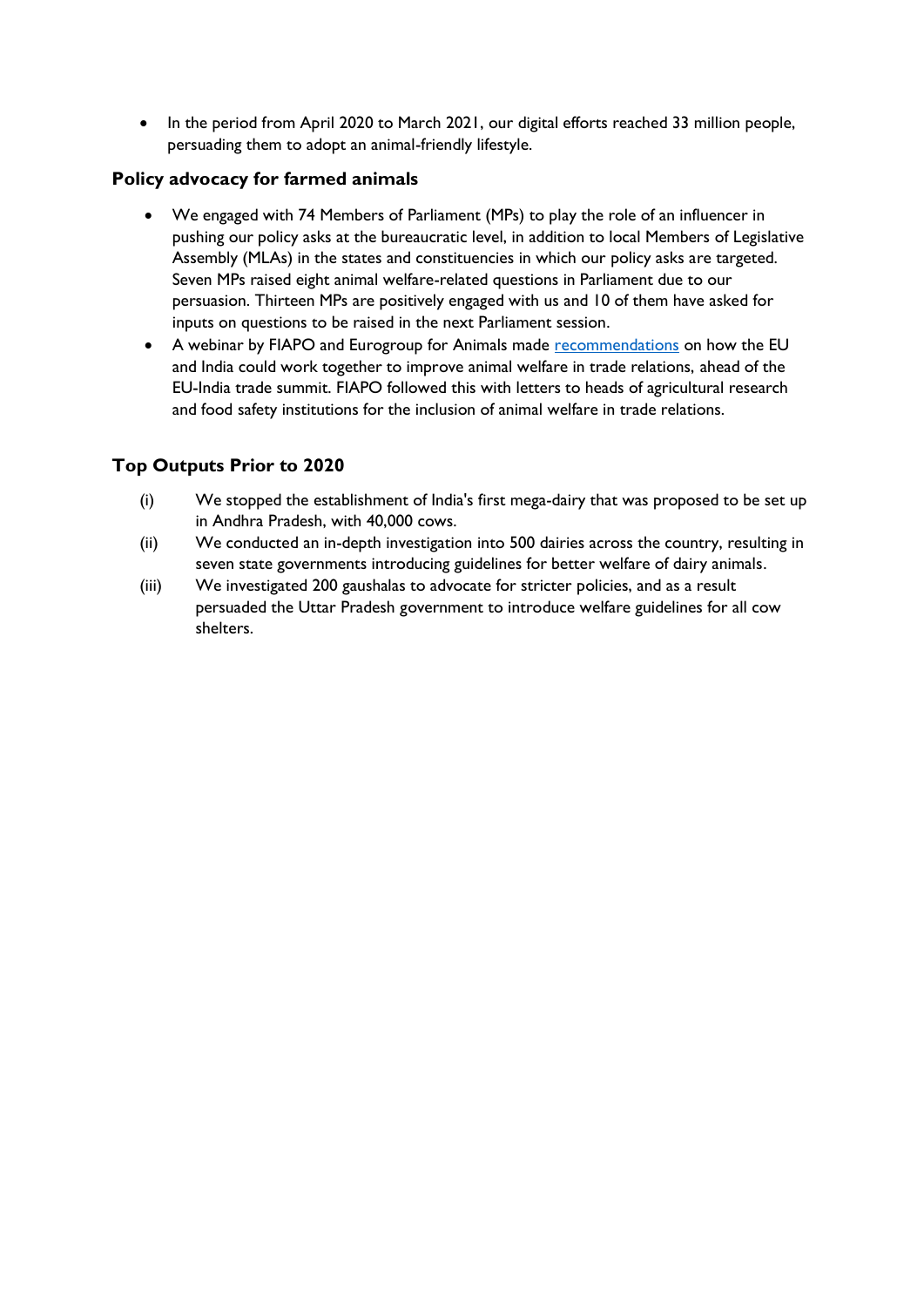# **Program Name: COMPANION ANIMALS AND COVID-RESPONSE**

# **Program Outputs April 2020 – June 2021**

When the Pandemic hit us in early 2020, it disrupted our work, and the work of our members, and put animal lives at risk. FIAPO rose to the challenge of supporting its members to save animals' lives and to campaign for a better relationship with nature. A couple of the outputs below might not directly include companion animals, but were part of our overall Covid-19 response.

- We facilitated a strategy group of leading animal organisations to respond to Covid-19, to ensure that animals on streets and in farms don't die of hunger.
- During the first wave of the Covid-19 pandemic, we raised Rs 24.16 lakh for 25 organisations that were feeding street animals. Our members were able to feed 213,100 [meals](https://www.thehindu.com/society/who-fed-the-dogs-out/article31184262.ece) to dogs and other street animals.
- We ran an emergency desk for quick response to animal cruelty or distress and legal guidance during the pandemic.
- FIAPO's engaged with the chief minister of Karnataka, the Animal Welfare Board of India, SWBI, commissioners, principal secretary and director of animal husbandry to form regulations against the abandoning of pet animals and the feeding of street animals during Covid-19.
- We engaged with the TN and Delhi FSAs to change rules for including animal welfare in guidelines in the wake of Covid-19.
- Released a report called In Their Own Right, which comprises documentation and analysis of crimes against animals during the period 2010-20 across three main categories: Companion, Working and Street Animals.

## **Top Outputs Prior to 2020**

- (iv) Worked in the states of Assam, Punjab and Kerala to help local organisations start Animal Birth Control, anti-rabies vaccination programmes, and dog-bite prevention education in government schools
- (v) The National Centre of Disease Control agreed to include post-bite counselling for dogbite victims, an approach piloted and measured by FIAPO, in the NRCP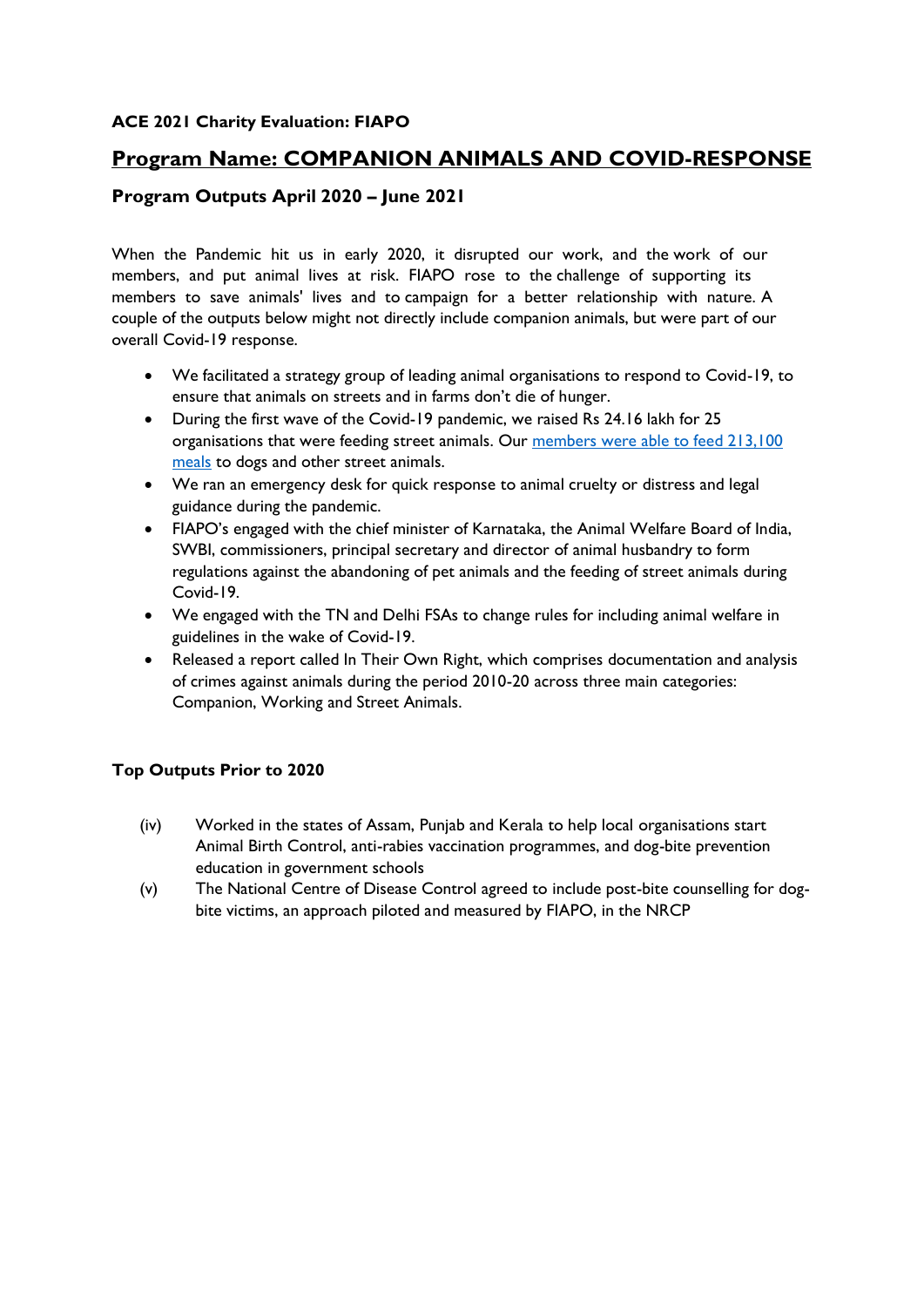# **Program Name: ANIMALS IN CAPTIVITY**

# **Program Outputs April 2020 – June 2021**

- We had filed a writ petition in the Delhi High Court on behalf of circus animals. The Animal Welfare Board of India [cancelled the registration of five circuses](https://www.indiatoday.in/india/story/animal-welfare-board-cancels-registration-of-5-circuses-in-india-1752745-2020-12-24) with over 100 animals and the [Central Zoo Authority cancelled the recognition of the last circus in India that was](https://timesofindia.indiatimes.com/city/mumbai/no-more-wild-animals-in-circuses-says-central-zoo-authority/articleshow/55858347.cms#:~:text=No%20more%20wild%20animals%20in%20circuses%2C%20says%20Central%20Zoo%20Authority,-Vijay%20Singh%20%2F%20TNN&text=The%20Central%20Zoo%20Authority%20directed,the%20elephants%20from%20derecognized%20circuses.&text=The%20CZA%20has%20passed%20these,cru)  [using elephants for](https://timesofindia.indiatimes.com/city/mumbai/no-more-wild-animals-in-circuses-says-central-zoo-authority/articleshow/55858347.cms#:~:text=No%20more%20wild%20animals%20in%20circuses%2C%20says%20Central%20Zoo%20Authority,-Vijay%20Singh%20%2F%20TNN&text=The%20Central%20Zoo%20Authority%20directed,the%20elephants%20from%20derecognized%20circuses.&text=The%20CZA%20has%20passed%20these,cru) performances.
- We brought together key organisations working for the welfare of captive elephants to respond to key issues, produce in-depth research, and liaise with the government. The coalition took up the issue of the deaths of elephants in Kerala and Jaipur Hathigaon.
- FIAPO collaborated with other organisations in India, WRRC, PETA, WAP the Ministry of Environment, Forest and Climate Change, to support elephants during the Covid-19 lockdown.
- We published a whitepaper on the behavioural needs of **Elephants in India** to drive policy change for captive elephants.
- FIAPO, along with partners, is continuing to fight for a complete ban on the practice of Jallikattu, where an aggravated bull is released into a crowded area and held down by people by holding on to its horns or hump. We have collectively challenged the Tamil Nadu government's The Prevention of Cruelty to Animals (Tamil Nadu Amendment) Act 2017, that allowed the practice to continue.

## **Top Outputs Prior to 2020**

• Our campaign and advocacy led to a ban on dolphinaria and the use of dolphins for entertainment in India.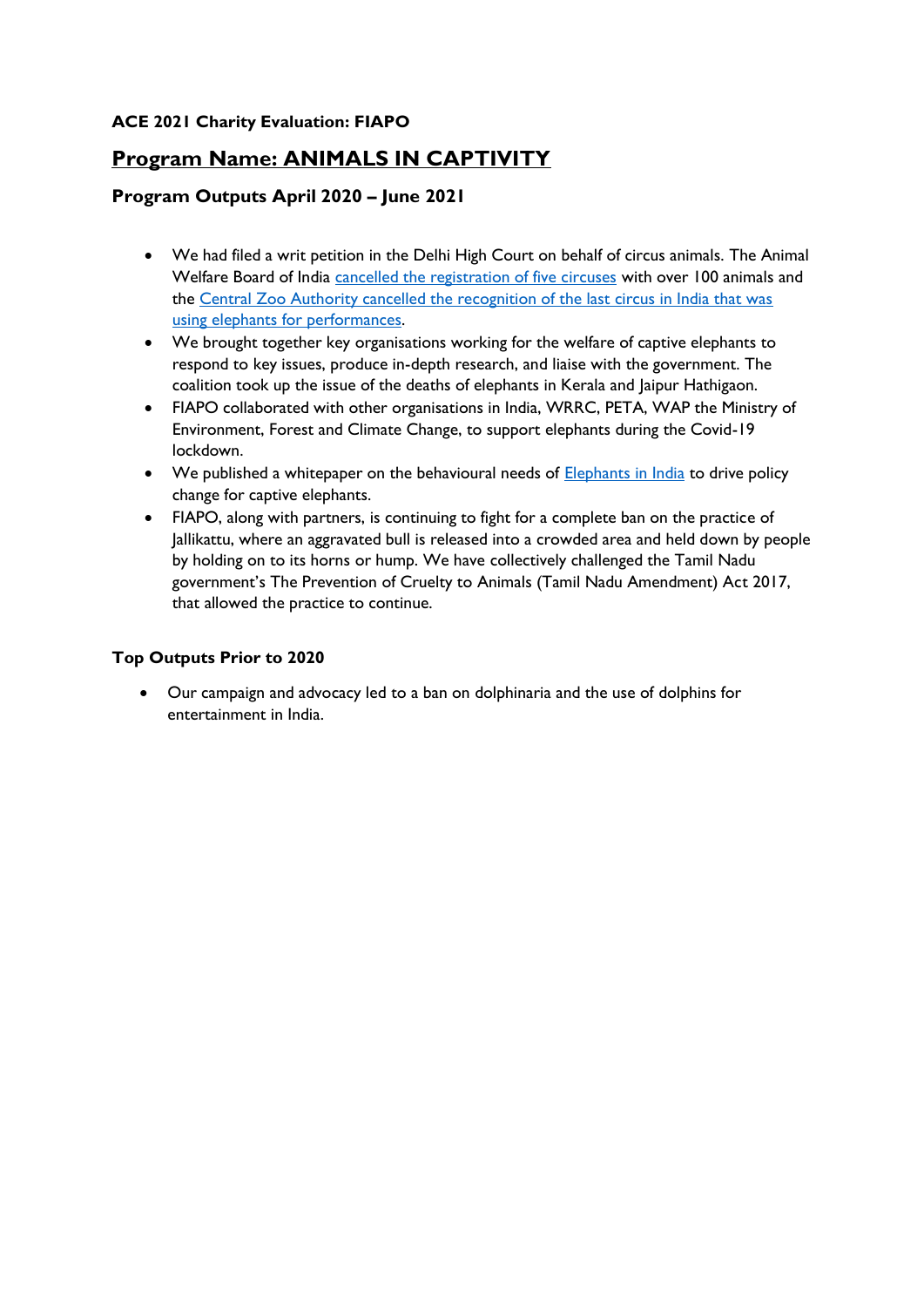# **Program Name: PLANT-BASED WORK**

# **Program Outputs April 2020 – June 2021**

- FIAPO launched [The Plant Factor](https://theplantfactor.in/) challenge to drive innovation for better alternatives to animal products, in the plant-based food sector to support emerging businesses.
- The top three winners were awarded Rs 20 lakh and access to experts in management, research, networking, funding and mentorship support to form a wholesome and successful plant-based company.
- We supported India's top eight plant-based businesses through a workshop series on business planning and creating investment decks. We also launched a business directory called the **Plant Factor-y**, a one-stop shop for plant-based alternatives.